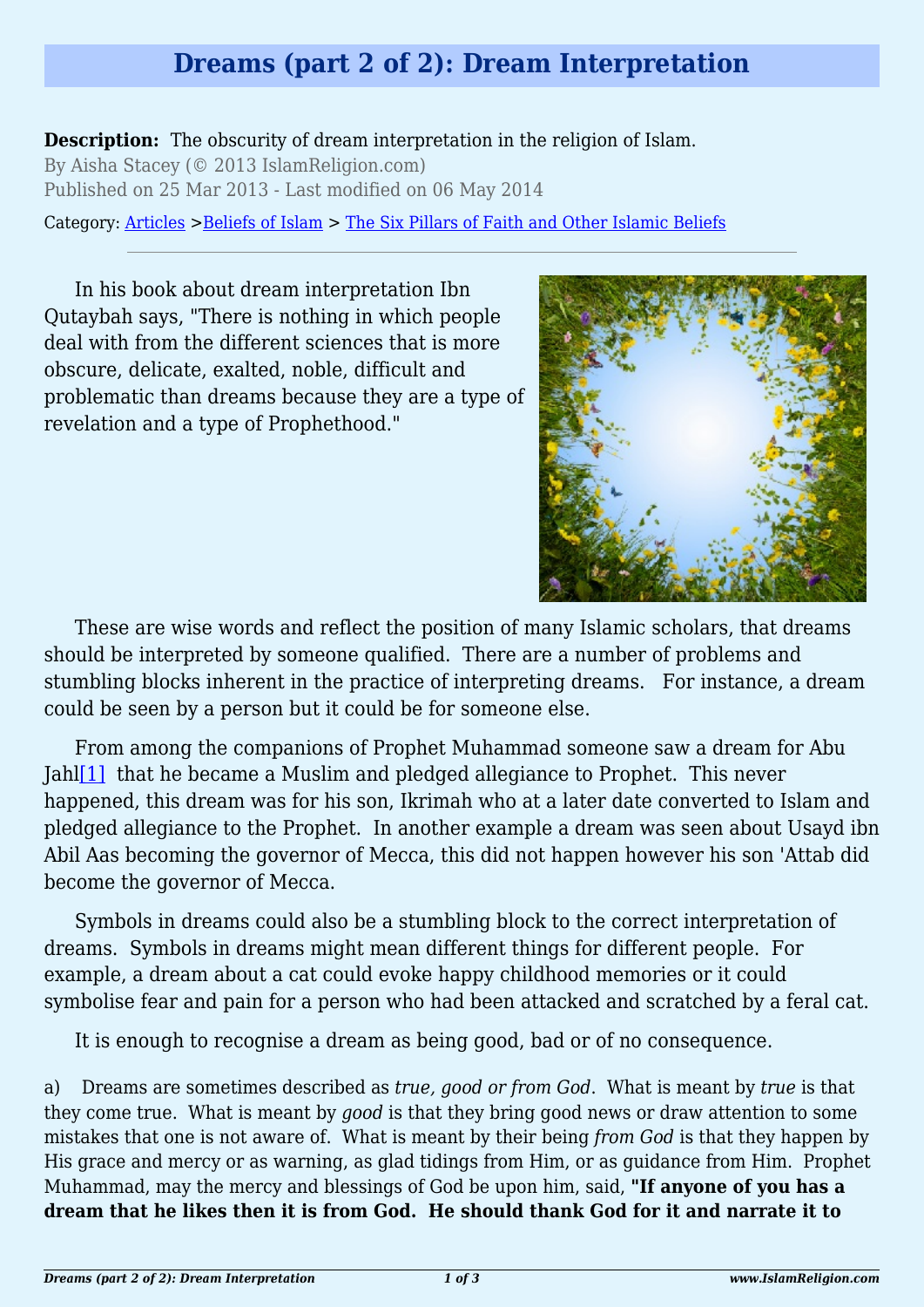#### **others."**[\[2\]](#page-2-1)

b) Bad dreams as those that cause grief or distress to the dreamer. These dreams are from Satan. What is meant by *causing grief* is that they make one sad and cause distress. What is meant by them being *from Satan* is that they are instilled by him in an effort to cause fear or because of his toying with the sleeper.

## **"Secret counsels (conspiracies) are only from Satan, in order that he may cause grief to the believers. But he cannot harm them in the least, except as God permits..." (Quran 58:10)**

Satan is eager to embrace anything that causes distress, it matters not whether the person is awake or asleep, and Satan is an enemy to humankind.

#### **"Surely, Satan is an enemy to you, so take (treat) him as an enemy..." (Quran 35:6)**

Thus if one sees a bad dream, sometimes referred to as a nightmare that causes fear, distress or unease he or she should do the following:

Firstly, acknowledge that this dream is from Satan who wants only to cause grief therefore pay no heed to the dream. Secondly, seek refuge with God from the accursed Satan and the evil of the dream and spit dryly to their left three times. A person should not divulge the details of a bad dream unless in a sincere effort to get advice from a suitably qualified person. In almost all cases distressing dreams should be ignored and dismissed. Turning over to the other side of the bed or getting up to pray to units of prayer are also effective ways of breaking the feeling of helplessness sometimes associated with bad dreams.

c) There are some dreams that do not fall in either of the above two categories. These dreams are called "confused dreams" and they stem from what one is thinking about, and from events and fears stored in the memory and the subconscious, which are then replayed during sleep. There is no interpretation for such dreams.

<span id="page-1-0"></span>A clear rule about dreams is that lying about a dream is a very serious matter. Prophet Muhammad warned us that "The worst lie is that a person claims to have seen a dream which he has not seen." $[3]$  Perhaps a person is so anxious to have a good dream he feels compelled to make one up. This is not an acceptable practice, honesty is a value highly prized in Islam. "Those of you with the truest dreams will be those who are most truthful in speech" $[4]$ 

<span id="page-1-2"></span><span id="page-1-1"></span>The dreams of the Prophets are revelation and the dreams of people other than the Prophets must be looked at in the light of revelation (Quran and authentic traditions of Prophet Muhammad). But what about dreaming about the Prophets, particularly Prophet Muhammad? If Prophet Muhammad appears in a dream and looks as he is described in authentic traditions, we can be sure that this is a true dream and a dream of glad tidings. Prophet Muhammad said, **"Whoever sees me (in a dream) then he indeed has seen the truth, as Satan cannot appear in my shape."**[\[5\]](#page-2-4)